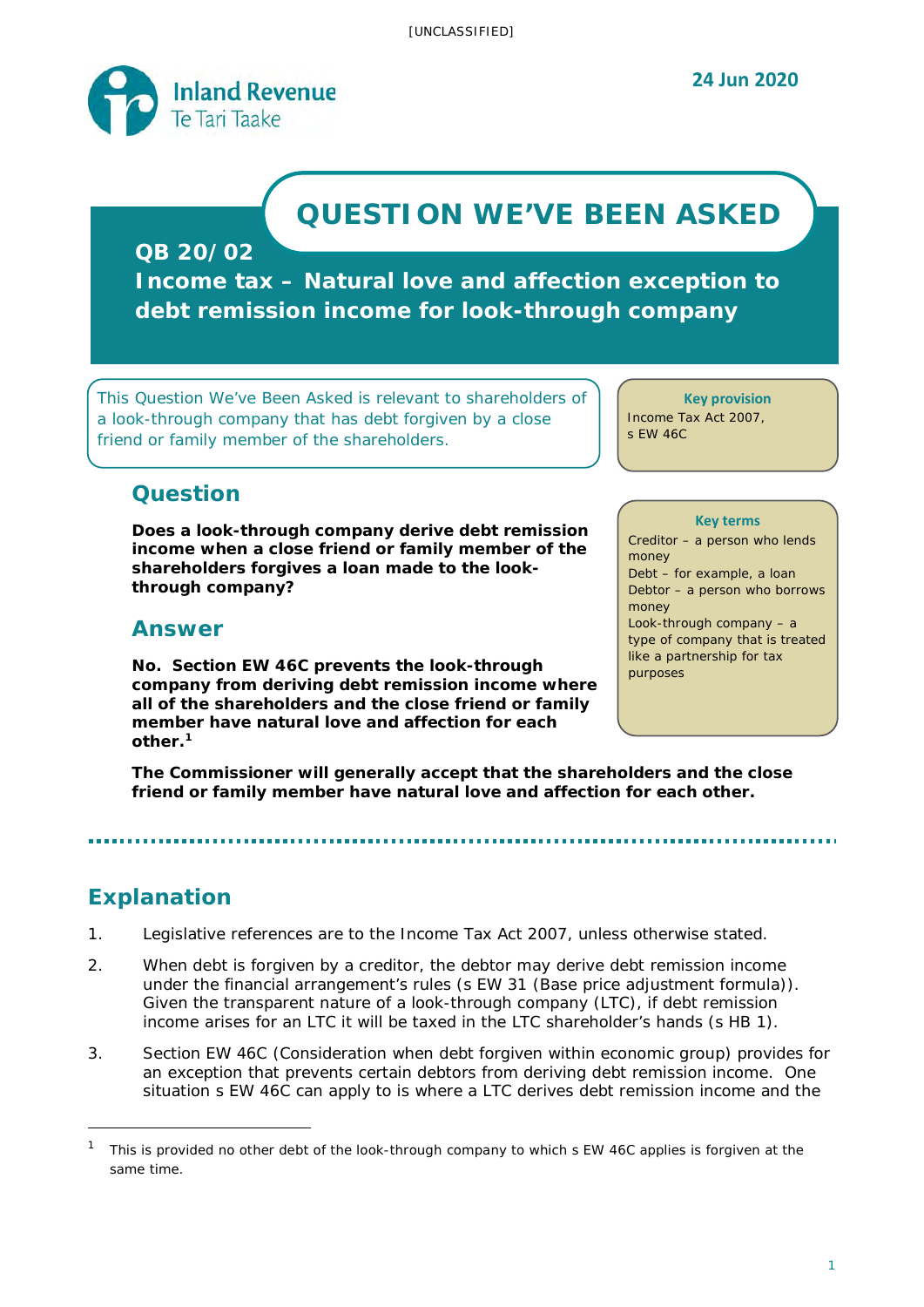

creditor and the LTC's shareholders have natural love and affection for each other  $(S EW 46C(1)(e)).$ 

4. A similar exception applies to partnerships (s EW 46C(1)(d)). While this QWBA does not consider the partnership exception, the conclusions reached in this QWBA are also relevant to partnerships where the creditor of the partnership and all of the partners have natural love and affection for each other.<sup>[2](#page-1-0)</sup>

#### **Debts, debtors and creditors covered by the exception**

- 5. Section EW 46C works by altering the usual position for "debt", "debtor" and "creditor". Relevant to this QWBA, debt, debtor and creditor will be covered by s EW 46C(1)(e) if debt is forgiven and:
	- the debtor is an LTC; and
	- the creditor has an effective look-through interest in the LTC.

#### **Single creditor group**

- 6. The uncertainty addressed in this QWBA arises because the creditor is not the same person as the shareholders of the LTC. This means that, at first glance, the exception applying to debt owed by a creditor with an effective look-through interest in a LTC might not apply.
- 7. However, a separate rule modifies who the creditor is when applying the exception (s EW 46C(2)(b)). This rule works by treating a group of individuals (a single creditor group) as the creditor, if the following criteria are met:
	- The individuals in the group are either creditors or have interests (including an effective look-through interest) in the LTC or both.
	- Each individual in the group must have natural love and affection for each other individual in the group.
- 8. Assuming these criteria are met, the shareholders and creditor are together the "creditor" for the purposes of s EW 46C. As creditor, they are treated as holding the total debts and interests of the single creditor group. The deemed consideration rule described at [\[12\]](#page-2-0) is then applied to the creditor and the LTC as debtor.

#### **Natural love and affection**

- 9. For the single creditor group rule to apply, each individual in the group must have natural love and affection for each other individual in the group. This is the primary test. Natural love and affection is not defined in the Act. However, it will often arise in the context of domestic or family relationships. $3$
- 10. Natural love and affection will most commonly occur between immediate and extended family members, as well as de-facto partners.<sup>4</sup> It can also exist between close friends, such as life-long friends.<sup>[5](#page-1-3)</sup>
- 11. The Commissioner will generally accept that there is natural love and affection between family members and close friends.

<span id="page-1-0"></span><sup>&</sup>lt;sup>2</sup> This is provided no other debt of the partnership to which s EW 46C applies is forgiven at the same time.

<span id="page-1-1"></span><sup>3</sup> *Director of Public Prosecutions (Vic) v Le* [2007] HCA 52 at [48].

<span id="page-1-2"></span><sup>4</sup> See, for example, *PH v GH* [2013] NZFLR 387, *Taylor v Commissioner of Stamp Duties* [1924] NZLR 499, *Byrne v Bishop* [2001] 3 NZLR 780.

<span id="page-1-3"></span><sup>5</sup> See, for example, *Fisher v Kirby* [2013] NZFLR 463 and *Rumford Estate (Re)*, [1996] O.J. No.3484.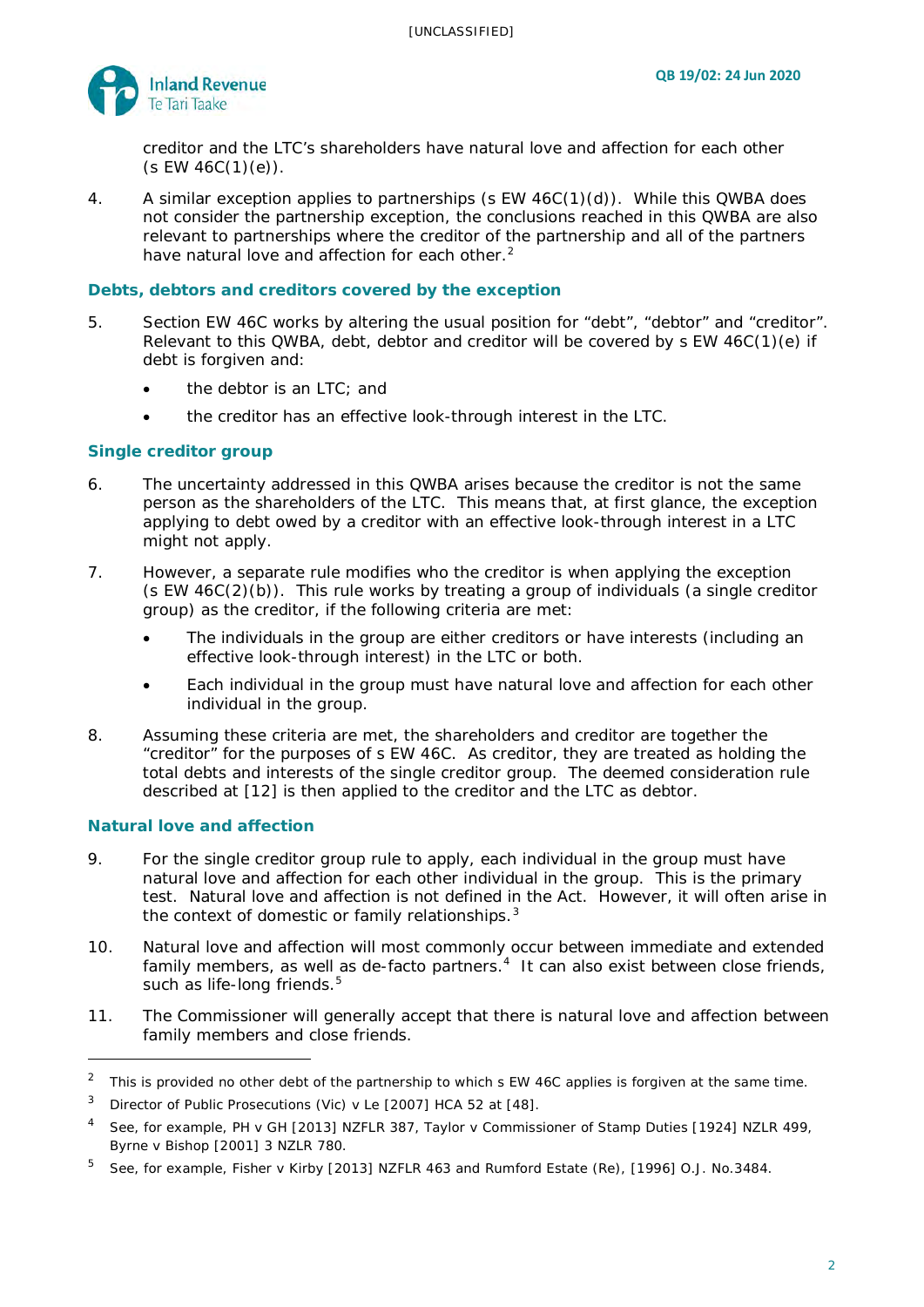

#### **Deemed consideration for debtor and creditor**

- <span id="page-2-0"></span>12. The way the exception prevents debt remission income from arising is by deeming:
	- the debtor to have paid the amount of debt to the extent that the proportional debt ratio for the debt equals the proportional ownership ratio (s EW  $46C(4)(b)$ ); and
	- the creditor to have received payment for the amount of debt to the extent that the proportional debt ratio for the debt equals the proportional ownership ratio  $(S EW 46C(5)(b)).$
- 13. In both cases, the deemed payment is made on the date the creditor forgives the debt.
- 14. The proportional debt ratio is the percentage the debt bears to the total amounts of debt owed by the LTC to which s EW 46C applies that are forgiven at the same time (s EW 46C(6)). The proportional ownership ratio is the creditor's percentage of the total effective look-through interests in the LTC (s EW 46C(6)).
- 15. In this QWBA, the debtor LTC is deemed to have paid the full amount of debt to the creditor. The creditor is deemed to have received payment for the full amount of debt from the LTC. This eliminates any debt remission income for the LTC. This is illustrated in the Example below.

### **Example**

#### **LTC debt forgiven by a brother of the sole shareholder**

Jo and James are siblings. Jo, a talented baker, incorporates a company, Jo's Baking Ltd, and becomes the company's sole shareholder. Jo elects for Jo's Baking Ltd to become a LTC.

James is keen to support Jo's business and loans \$50,000 to Jo's Baking Ltd.

Unfortunately, Jo's business is unsuccessful, and Jo's Baking Ltd cannot pay back James. James decides to forgive the debt. No other debt is owed by Jo's Baking Ltd and so no other debt to which s EW 46C applies is forgiven at the same time. Therefore, the proportional debt ratio is 100%.

Jo and James have natural love and affection for each other. This means, for s EW 46C purposes, Jo and James together are the "creditor" of the \$50,000 loan.

Jo and James together as the single creditor group hold 100% of the debt being forgiven. They also hold 100% of the effective look-through interest in Jo's Baking Ltd, so the proportional ownership ratio is 100%.

Section EW 46C will prevent any debt remission income arising for Jo's Baking Ltd (or Jo as shareholder). This is because s EW 46C(4) and (5) treats Jo's Baking Ltd as having paid back the \$50,000 loan to James at the time the debt is forgiven.